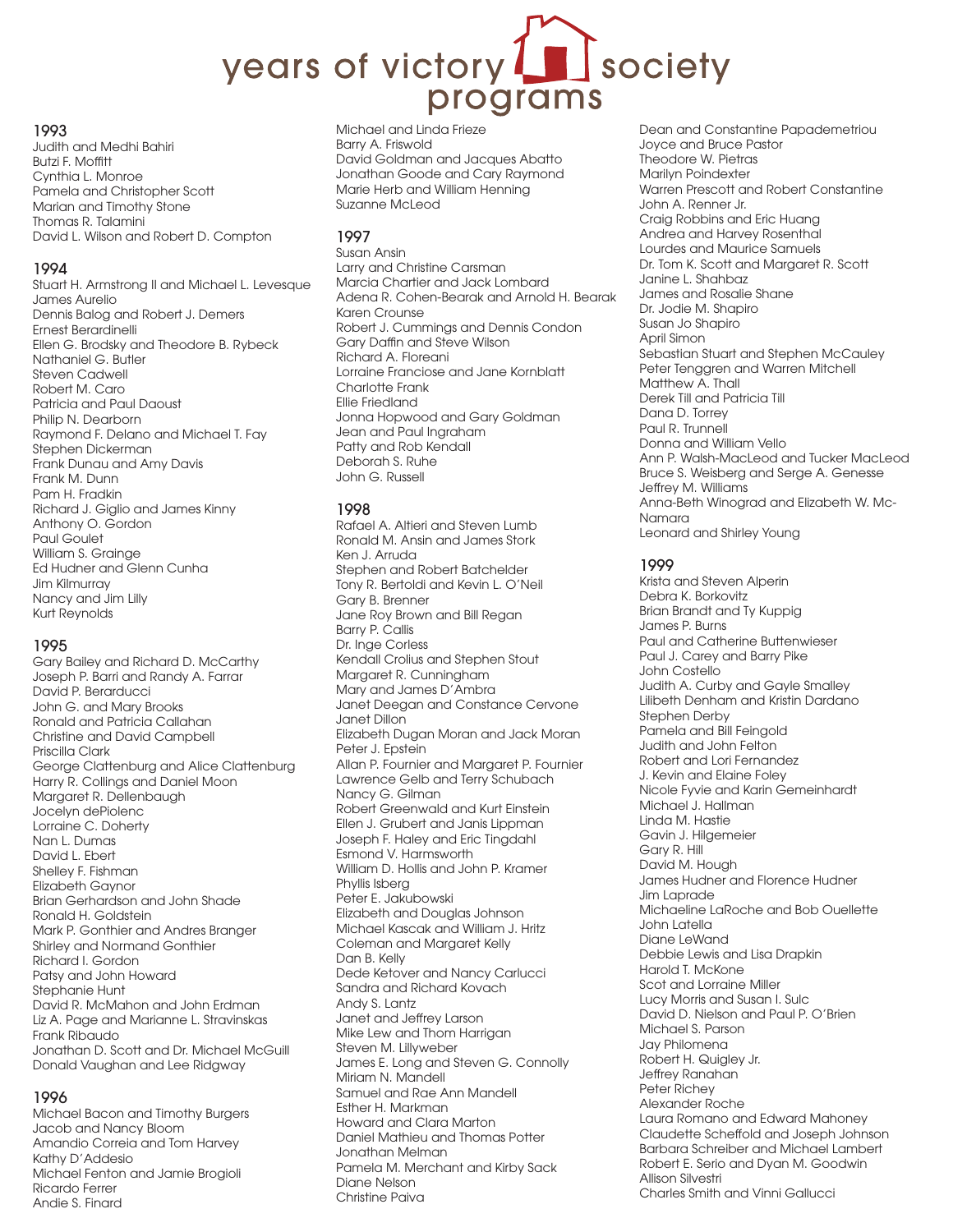# society years of victory programs

Joseph Smith and Scott Popkowski Maryellen and Mara Solomon-Auger George and Lee Sprague Eliot Tatelman and June Tatelman Stephen and Wendy Ustach Carlos A. Vega and Arnold Ginsburg David B. Wright and Joseph-Rocque Dion

#### 2000

Gertrude E. Belden Keith Bell and Brian S. Shannon Deborah B. Brown Lori D. Campana Christopher Casale and Jerome Kaper Eugenie Coakley Daniel Curley and Steven Rumpler John P. de Miranda Michael J. DiCaprio Marjorie Farley Bill Farmer Daniel Fournier Maryanne Frangules Lori Frazer and Cricket Lyman Sterling Giles Paul S. Goodof Nancy A. Guadagnoli Christopher D. Hartley and Micah Buis George Hastie Bert Holman Marvin H. Kabakoff Svetlana and Miroslav Ladan Stanley Leven Rick J. Little Molly Magill John M. Mazzullo and James C. Varnum Dr. Jean McGuire and Barbara Herbert Sherry Meadows Richard A. Moredock Kevin T. Ng Elizabeth Oppedisano Eric Rothenberg Daniel M. Schutt and Christian Flynn Lorinda and John Simas Scott Slater Salwa and Robert Smith Timothy D. Stein Susan E. Vik Ann Webster Shepherd, PhD Richard and Sally Weitzen Jeffrey D. Whitestone Susan and David Williams

## 2001

John Affuso Erica and Brian Birke Joe P. Carleo Mary and Scott Carson Mary Crowe and Kathy Cumella Cecile Durham Lucille and Paul Farrington Marion Gardner-Saxe Robert Griffin and Roseann Russell Kay and Phil Hodge Jay J. Jakubowski and Shawn D. Nightingale Christopher Lawrence and Philip B. White Tom R. Meringolo Patricia and Kathy Moran William Mrachek and Sara Feld James M. Pierce John D. Pinney, M.D. and Barbara L. Robinson Peta-Gaye and Michael Prinn Joseph T. Realmuto Jr.

Jonathan and Amy Sherwood Ronald A. Smith Kevin St. Gelais and Joseph McCarthy Bruce D. Walker, M.D. and Alice Cort, M.D.

#### 2002

Sara J. Andrews and Neil Bradley Alan R. Bender Linda and Joseph Bockskopf Patricia Capalbo Joe A. Castellana and Jim Seligman Eileen Corbett Steven D. Corkin and Dan Maddalena Bob and Linda Glassman Kevin L. Hepner Zita C. Jackson Diane and Roland LeBlanc Laura and William Lebow Ken Lima and Mark Sacco Michael A. Lukasek Gabriel P. McGoldrick Joan and Robert Odell Kate Phelps Sandy Pugsley and Richard Pugsley Frances and Ralph Roberto Edward J. Schreiber Steve Smoot Brad Swing and Tim Harbold Weimin Tchen and Pauline Gobeil

#### 2003

Robert Belsher Robert D. Blum and Brian Haines Douglas Brooks Sidney Burton, Jr. Patricia Church Neil Cronin and Stephen Cronin-Barrus Richard Daunais David and Donna Frieze Andrew Fullem William M. Gehan Mike J. Gettings and Dr. Lars Lundgren Michael Goldrosen and Tin Hong Caroline Hamilton Mark D. Harrington Karl R. Krueger III Michael E. McHugh Marnie Munger Anne L. Peretz Jim Pettinelli and Thomas Keegan Marjorie Posner Robin Preston Nancy Rizzo Guy Ronen and Michael Appell Chloe Scott Pam Swing and Martin Plotkin Joseph F. Szymanski Michael W. Tobey Geoffrey W. Tuba Thomas White and Patricia Troy John F. Winterle James Young and Scott Walker

## 2004

Robert Amelio and Tim Williamson Thomas and Annemarie Boyden Jim Bracciale and Richard Kestler Carolyn Crowley Catherine and Barry Donovan Evelyn Estey Brianne R. Fitzgerald Ralph J. Fuccillo and Paul Newman

Scott Gortikov and Ross Ozer Robert and Julia Higgins Catharine E. May Daniel A. Mullin Matthew J. Perla Maggie Moffitt Rahe Mrs. Frances Rogovin Jennifer and John Teton Andrew H. Schiller and Dr. Susan Westmoreland Dean Winegardner

# 2005

Karen Alfano Adrienne R. Benton Marc J. Davino David Deslauriers Debbie and Ronald Fellman Carol Folkes-Youens Eileen F. Fox Barney W. Galinsky Jeffrey Gates John P. Gatto and Art Shirk Lawrence and Beth Greenberg Mark A. Haley Dorene Harbold Janice Harbold and Robert Hammernik Alfredo Hernandez Chavez Mark Ingaciola Lawrence Kessler Louise L. Kittredge Thomas and Leah McGuill Jane E. Namazzi John O'Connor and Annette Dupree Javier Pagan and Pedro Velazquez John L. Powell and Margaret E. Mack Suzanne Renna Matthew Rosen, Michael Hurley and Paul Crawford Alexander and Rebecca Sheble-Hall Craig Wells Gail E. Young and Kenneth F. Jurist

## 2006

John Auerbach and Corby Kummer Frederic Berman David Buckle and David Bross Jill Caldwell Donna M. Clark and Daniel F. Hullah Christine Claypoole Margo Custer Juliann K. Cydylo Daniel Faucher and Tom Weisand Shani Fletcher Gretchen Fox and Jay Stein Alan Frank Alan Gentle Brian and Jennifer Goldson Ann M. Grady Mark Harbold Karyn J. Harbold and Dean F. Pinter Robert Hardman Henderson Foundation Elizabeth J. Johnson Andrea Laing Deborah Beatty Mel Rebecca G. Ostriker Harriotte Ranvig Jeannette Sisco William Taylor Jennifer M. Watkins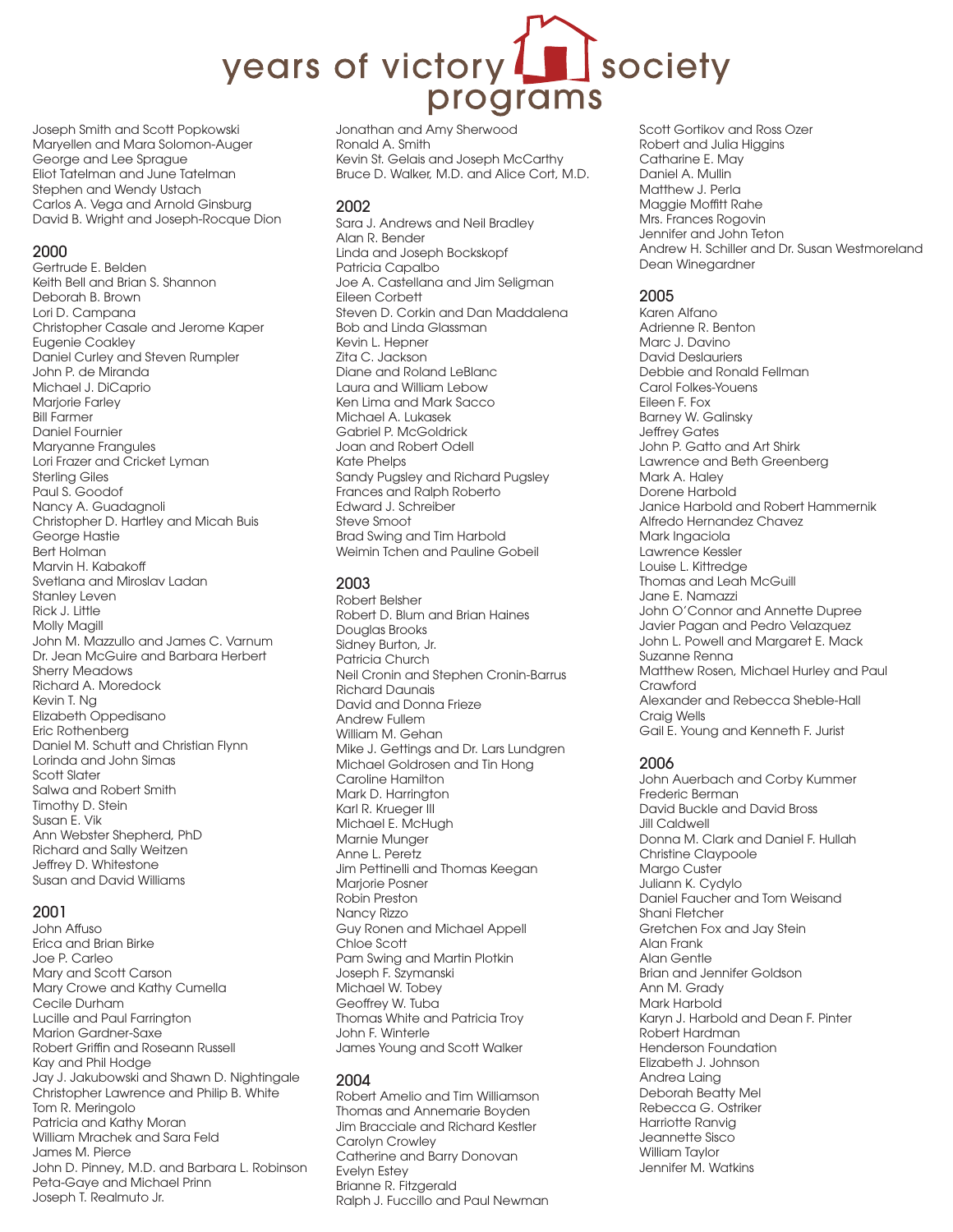# years of victory Inferior programs

#### 2007

Michael S. Albert Jana and Fisk Bacon Paul J. Boos and Issan Koyama Bing Broderick Castle B. Campbell Patricia Caya and Jodi Knox Barbara and Julian Cherubini Kathryn Christy Noelle Cocoros and Timothy Raycroft Craig Cormier Liz Cutler James Dwaileebe and Donny Cranley Philip Finch and Will Halpin Antoinette Fiorato Sandro Frattura Jeffrey and Mary Furber Hector Gonzalez and Yvette Proenza Nancy Gutmann Carole A. Hohl and Jothy Rosenberg David Houle and Michael Sullivan Stephen and Christine Kingsbury Cynthia A. Koebert Sophie Lewis James Liebau Sharon Lim-Hing Judith G. Mannheim David and Janet Mannheim Pike and Jane Meade Ilona M. Moreland Barbara F. Padgett-Mulcahy and Andrew Mulcahy Arden and Peter O'Connor Shawn P. O'Neill Delia Peters Samuel and Silvia Petuchowski Janice C. Rudolf and John B. Emery Rick Sawin, Jr. and Greg Wilson Peter Sherin Gary Sherr and Andre Campagna DeAnn F. Smith J. Lisa Christie and Christopher Trimble Robert G. Veneziano Harriet I. Warner Lynn G. Weissberg

#### 2008

David Bancroft and John Nickulas Christopher Burke Joseph R. Caputo Richard Caswell Mary J. Connelly and Jeffrey Teixeira Jeffrey A. Conrad John De Angeli Patricia Deschineau Brian Donahue Karen Edlund and Barbara Fortier Sylvia Fine, M.D. Peter J. Finnegan and Joe L. Orfant Paul J. Flannery Russell Friedman Jennifer L. Grenier Roy and Mary Ann Koerner Marc Lewis Stella and Mary McCauley Loretta McHugh Dennis McLeod Patrick A. McNamara Kylie K. Mills James Mootos Matthew T. O'Hurley Carolyn Orfanella and Brad Solomon Anu and Anand Parikh Thomas Penque Narendra and Jyoti Popat Kevin Quincy Robert M. Quist Ellen Radis John and Rodney Raftery John and Moira Raftery Michael and Tara Rousseau James E. Roy Muriel Schechtel Heidi L. Siegal Bruce Silverlieb and Mark Korson Lisa Vaas Linda Ward-DiMichele Lawrence T. White Mariama White-Hammond and Turahn Dorsey Robert Wilson and Sergio Mazon

#### 2009

Joseph Antoun Kevin D. Batt Mike Bibilos David and Marcia Bjork Donna Boch Lisa Brown Keith Bynum Steve Cagnetta Robert and Elizabeth Capstick Robert A. Carleo Faith Clements Matt Collins Cary Corkin and Nancy Griffin Edward Corkren Marc Croteau Faith M. Derderian Cynthia Dickstein Mary Dill Dana Dilworth Nadine L. Downing Michael Duffy Lee W. Ellenberg Stephen J. Engler and John S. Lopes Mark J. Feeley Keith Fein John Fernandes Dawn and James Fukuda Tony Gale Marnie and Seth Gale Scott Galinsky and Ruben Loza Jennifer George Daniel Greenwood Dave Hamilton Dean T. Hara Dr. Grace Harrell James and Karen Hilton Brian Holliday and Edward Rocha David Jacobs George and Nancy Johnston Zoe Kelly Matthew Kusza and Rob Newell Patricia and Foster Lawrence Allison and John Lincecum Brian and Stacey Link Jennifer Luoma Craig and Maureen Malcolm Nyna and Robert Malley Elizabeth Marran Patrick McCarron Dana McQuillin Hamilton Mixon and Aandy Ly James Morgrage Eric Moskowitz

Kim Moy and Douglas M. Fambrough Elizabeth Neidel Lewis Olson Cheryl L. Pal Teresa M. Patten Michelle Perreault Sarah Petkiewicz Kenneth R. Pratt Elda and Mark Prudden Mary Ellen and Jeffrey Quinn Nathaniel Raab and Michaelann Zimmerman Lorel Ramirez and Michael Proscia Curtana Reeves James Rifino and Harry Pihl Charles and Emily Russo Paul Sainsbury William Shea Diane Sidorowicz and Lourdes Rodriguez-Nogues Patrick Spellman Joseph Spinale Sonja Tahsin Susan Tannehill and Mike Nelson Frank Troilo and Judi Troilo John Vendetti Robert Veneziano Yvonne Venuti Rebecca Webb Henry Weinberger Paul Wendt Frederick J. White, JR., D.M.D.

# 2010

Bunny Aronson Leona Aronson Beth Bernstein Ellen A. Blackburn Bradford Blake William Bole Reverend Carol W. Bolstad and Julie A. Lyte Michael Borum Annie Braudy Kevin and Amy Brennan Richard Brennan Reed Brockman Gilbert Brovar Robert Bryant Dr. Paul Cernota Senator Sonia Chang-Díaz Jim Clerkin Jennifer J. Cochran and Ralph J. Timperi Claire and Susan Compernolle Thomas Coon Carl Cottrell Justin Crane Maria Cranna Kevin Cranston and John Ruiz Dennis Duquette Dominic Gallucio Michael A. Glover and Jessica Y. Mols John Haas Sean Halley Kelly A. Harney Charlene Henry Ken Hirschkind Marie Kerrigan Sean Knight and Juan Ramirez Gregory Kornbluh Daniel and Kirsten Kossmann David Lane James Lin and Mark Douglass Sharon and Alistair Lowe Leah Madsen